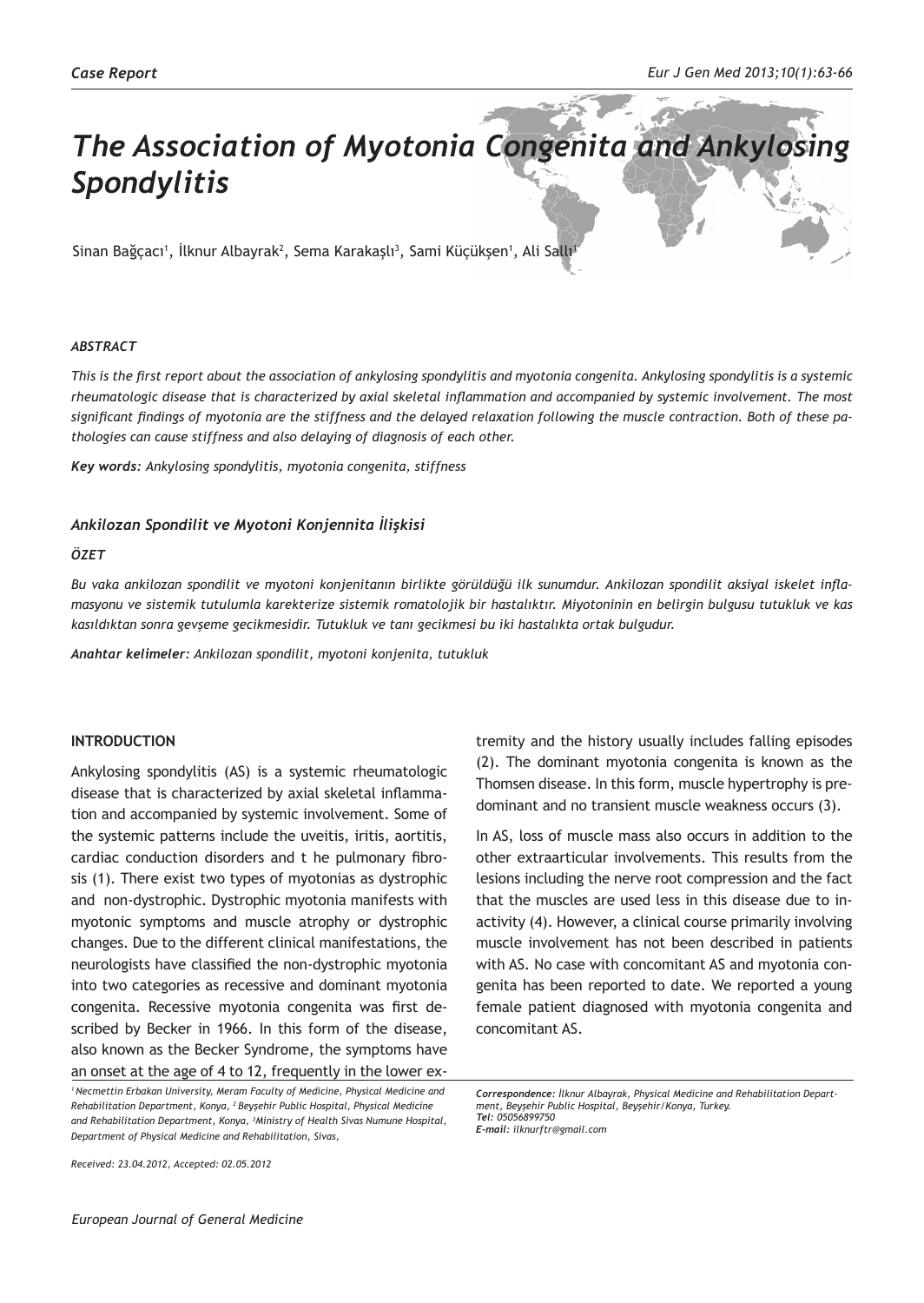# **CASE**

The 19-year-old female patient presented to our hospital with the complaints of low back pain and hip pain that have been present for the last 6 months and have aggravated for the last one month. Based on the history, the patient was detected to have an inflammatory type lumbar pain that responsed to nonsteroidal anti inflammatory medicine. The patient had nocturnal pain and the morning stiffness lasted for an hour. She had no history of neck, back pain, arthritis of the peripheral joints, psoriasis, genital discharge, constipation or diarrhea. Her medical history revealed that she had been diagnosed with myotonia congenita when she was 9 years old. The patient's query demonstrated that while she exhibited a normal neurological development in her childhood, she started to experience various complaints including slow walking, difficulty in climbing stairs, falling, and stiffness when she was 7 years old. Her stiffness had been increasing particularly after inactivity. When she was 9 years old, she presented to the hospital upon starting to experience more frequent falling episodes; and she was diagnosed with recessive myotonia congenita by the neurologist based on the electromyography (EMG) performed. EMG demonstrated myotonic discharges. She started treatme nt with carbamazapine 200-400 mg per day. She used the medication regularly and experienced no drug-associated side effects. Her frequency of falling decreased and she started climbing the stairs more easily. However she had no change in her complaint of stiffness. She is currently

using her medication. She says that she had difficulty in starting her activities due to stiffness and that she could perform them more easily after warm-up (warm-up phenomenon). Her stiffness further increased upon exposure to cold. She had no complaints of cramps. Her physical examination showed that she had unlimited and painless joint motion in the neck. The chest expansion was 3 cm. The lumbar examination showed unlimited painful joint motion. The Schober test revealed a result of 14.7 cm, the modified Schober test revealed a result of 21 cm and the hand-finger floor distance was 0 cm. The sacroiliac compression tests revealed bilateral positive results. The hip examination was normal. No sensitivity was detected on the enthesis points. The neurological examination detected no atrophy and hypertrophy in the upper and lower extremity. Her muscle strength was complete; the deep tendon reflexes were hypoactive; there was no percussion myotonia. The laboratory results showed a normal blood count (white blood cell 9,8/mm3, hemoglobin 12 g/dl, platelet 245.000/mm3), erythrocyte sedimentation rate of 20 mm/h and C- reactive protein (CRP) of 14,8 mg/l (normal:  $\leq$  5 mg). The biochemical investigation demonstrated urea, creatinine, SGOT, SGPT, calcium, magnesium, creatinine phosphokinase, lactate dehydrogenase and thyroid-stimulating hormone values that were within the normal limits. Brucella and hepatitis markers were negative. Antinuclear antibody was negative; HLA-B27 was positive.

Lumbar lateral graphy showed square shaping of the ver-



*Figure 1. Lumbar lateral graphy showed square shaping of the vertebrae and shining corners*



*Figure 2. The sacroiliac MRI investigation detected decreased signal intensity in T1 series in patches consistent with edema in both sacroiliac joint*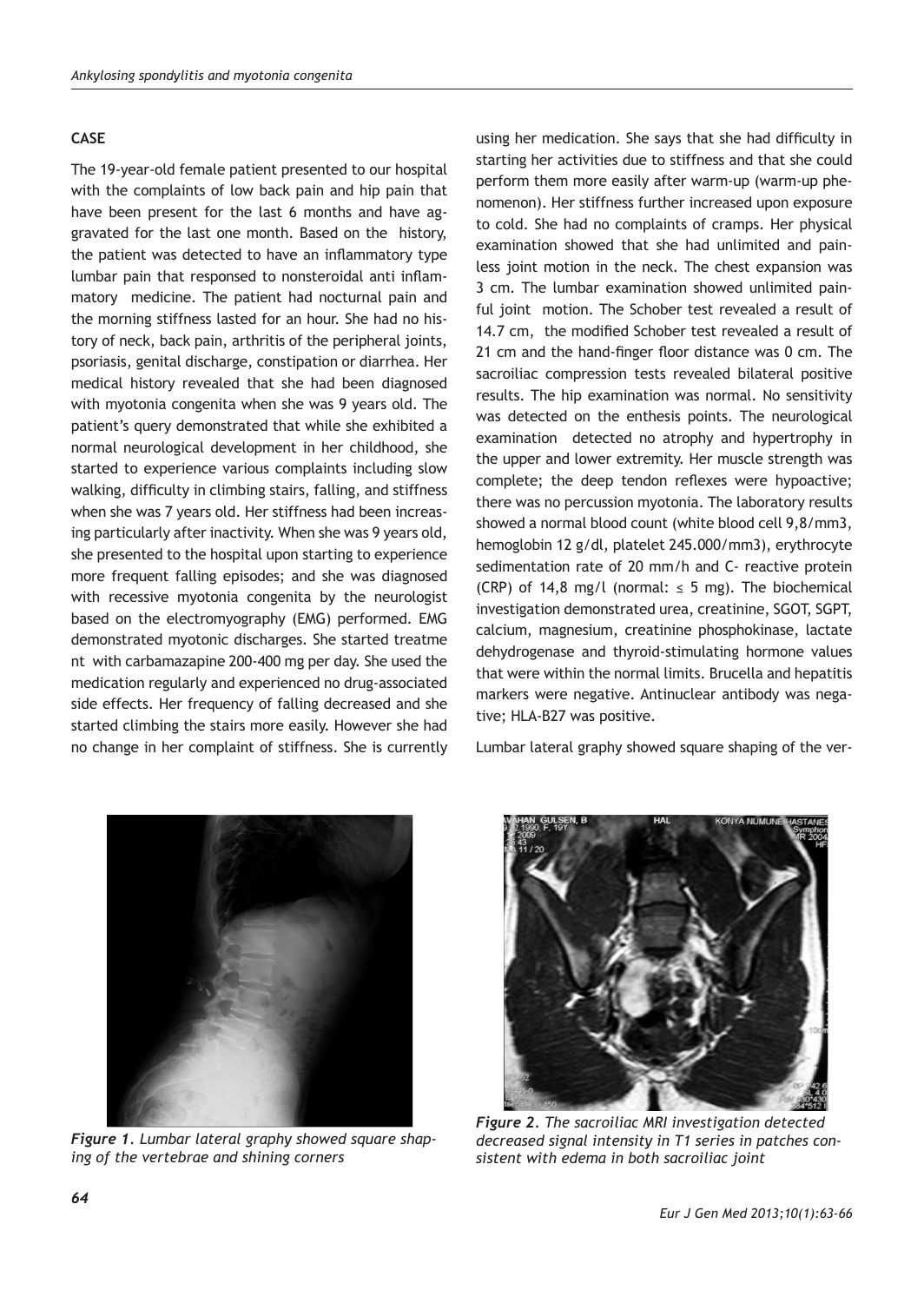tebrae and shining corners (Figure 1). The lumbar magnetic resonance imaging (MRI) revealed normal values. The sacroiliac MRI investigation detected decreased signal intensity in T1 series in patches consistent with edema in both sacroiliac joints (Figure 2). The patient was diagnosed with AS based on the Modified New York Criteria in addition to the established diagnosis of myotonia congenita (5). The Bath AS disease activity index (BASDAI) was 2.2 and the Bath AS functional index (BASFI) was 2.7.

The patient was admitted to our clinic to receive an exercise program for treating AS. The patient was administered hydrotherapy and conventional transcutaneous electrical nerve stimulation (TENS) and intermittent ultrason for 10 sessions (2.5 w/cm). In addition to the physical therapy, the patient started to receive indomethacin tablet 75 mg/day and sulphosalazine tablet 2 g/day. Upon absence of any regression in the complaints of sacroiliac pain following medical treatment and physical therapy for 10 sessions, 10 mg/2 ml betamethasone diproprionate and 40 mg/4 ml of lidocaine injection was administered to both sacroiliac joints separately by computed tomography guidance. Following injection, the pain in both sacroiliac joints markedly decreased. She was discharged with the recommendations of continuing the medical treatment and exercise program. The follow-up visits performed at 1, 3 and 6 months showed the erythrocyte sedimentation rate and the CRP values to be in the normal limits and no complaints.

#### **DISCUSSION**

AS is a systemic rheumatologic disease that is primarily characterized by axial skeletal inflammation and accompanied by extra-articular involvement including the eyes, heart and lungs. Genetic and environmental factors are involved in the pathogenesis of AS. Genetically, the factor that is mostly believed to account for the disease is the presence of HLA-B27 (6). AS is not a disease that primarily involves the muscles. However, reduction in the muscle mass and muscle weakness may occur due to inactivity and nerve compression (4). Our case had AS and concomitant myotonia congenita, which is a primary muscle disease. The most significant findings of myotonia are the stiffness and the delayed relaxation following the muscle contraction. This results from the hyperexcitability of the muscle cell membrane that can be detected by EMG. EMG can detect the myotonic discharges, which can be heard as the sound of a diving plane. The most common form of myotonia is the dystrophic myotonia. In addition, Thomsen and Becker congenital myotonias have also been described, which are nondystrophic myotonias involving a defect of the chloride channels (7, 8). Autosomal recessive myotonia congenita has been first described by Becker in 1966.

Stiffness may occur both in myotonia and AS (9). This may lead to a difficulty in evaluating the disease activity clinically and establishing the differential diagnosis. While the complaint of stiffness is commonly considered to represent inflammatory involvement in the clinical practice, the potential for myotonia should also be considered. Therefore, a comprehensive anamnesis should be obtained for contributing to the differential diagnosis. In case of inflammatory diseases, even if stiffness occurs following daytime inactivity, the morning stiffness is particularly more marked. However, in case of myotonia, daytime stiffness following rest is also marked due to the warm-up phenomenon together with the morning stiffness. In our case, it was difficult to determine the disease that caused the stiffness. If the patient didn't have stiffness secondary to myotonia congenita, she could have been diagnosed with AS earlier and respond to the medical and physical therapy better. In addition, the duration of stiffness used to assess the disease activity during the follow-up of AS patients would not be reliable in this patient. No case with concomitant AS and myotonia congenita has been reported to date. Our patient is the first case in this respect. The delay in the muscle relaxation occurring in cases of myotonic syndromes was observed to cause difficulty in determining the stiffness level of the concomitant AS in this case. This case underlines the significance of considering the potential for other conditions including myotonia or myositis, which may represent the cause for stiffness in a patient with AS. In patients with myotonia congenita, life style changes may facilitate the treatment, particularly by using the warmup phenomenon. Avoiding excessive rest and keeping the same posture for a long time are useful to manage the muscle stiffness. Flexibility-enhancing exercises prevent damage to the muscles (10). From this point of view, the exercises to be practiced show similarity between the two diseases, AS and myotonia congenita. Flexibility and posture exercises combined with avoidance of inactivity play an important role in the treatment of AS. In our case, we detected a marked reduction in the overall duration of the daytime stiffness secondary to myotonia and the morning stiffness by administering the exercise program